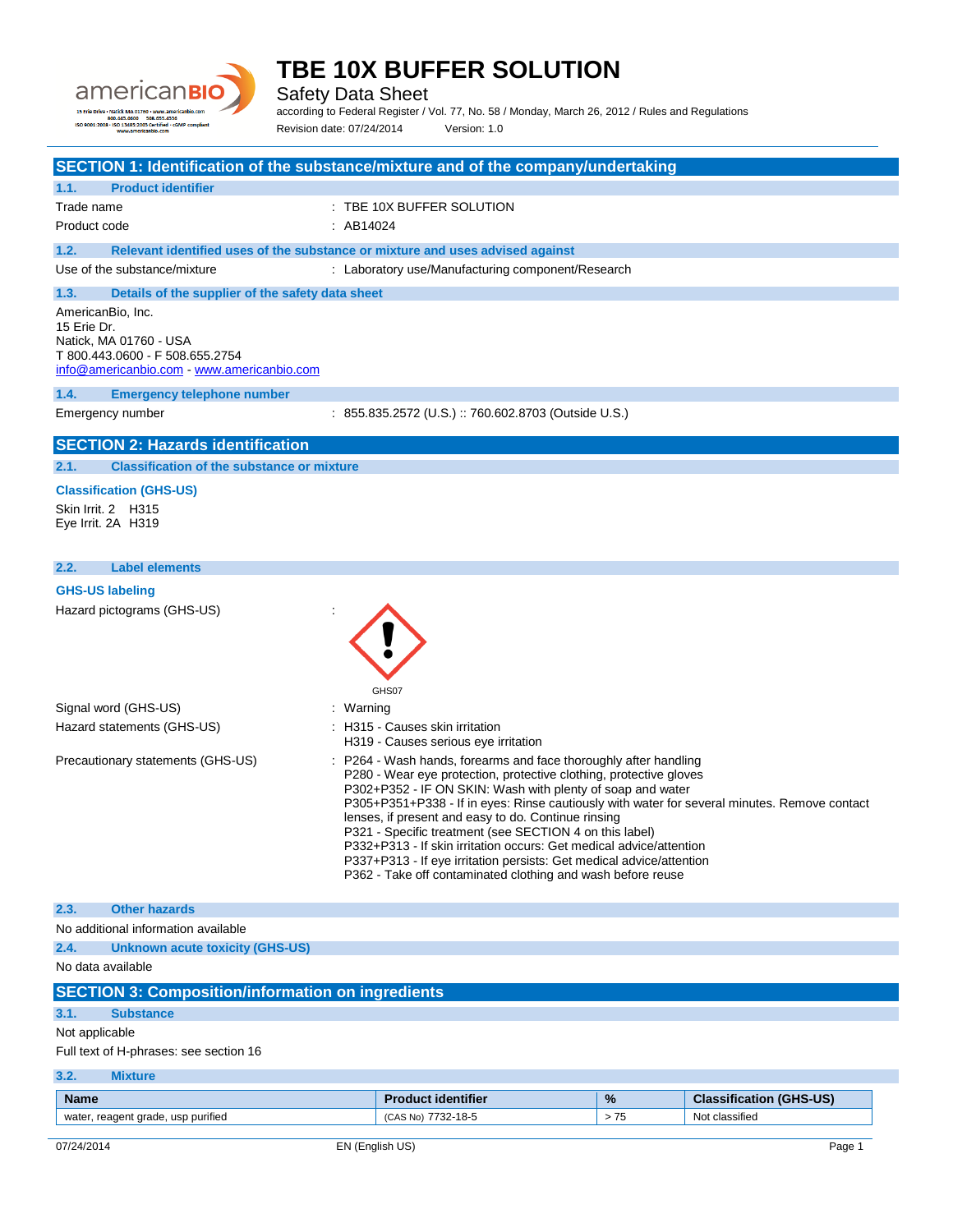## Safety Data Sheet

according to Federal Register / Vol. 77, No. 58 / Monday, March 26, 2012 / Rules and Regulations

| <b>Name</b>                                                                                                                                         | <b>Product identifier</b>                                                                                                                                                                                                                              | %        | <b>Classification (GHS-US)</b>         |
|-----------------------------------------------------------------------------------------------------------------------------------------------------|--------------------------------------------------------------------------------------------------------------------------------------------------------------------------------------------------------------------------------------------------------|----------|----------------------------------------|
| tris(hydroxymethyl)aminomethane                                                                                                                     | (CAS No) 77-86-1                                                                                                                                                                                                                                       | 5 - 15   | Skin Irrit. 2, H315                    |
|                                                                                                                                                     |                                                                                                                                                                                                                                                        |          | Eye Irrit. 2A, H319<br>STOT SE 3, H335 |
| boric acid                                                                                                                                          | (CAS No) 10043-35-3                                                                                                                                                                                                                                    | $5 - 10$ | Not classified                         |
| disodium dihydrogen ethylenediaminetetraacetate, dihydrate                                                                                          | (CAS No) 6381-92-6                                                                                                                                                                                                                                     | < 1      | Not classified                         |
| <b>SECTION 4: First aid measures</b>                                                                                                                |                                                                                                                                                                                                                                                        |          |                                        |
| <b>Description of first aid measures</b><br>4.1.                                                                                                    |                                                                                                                                                                                                                                                        |          |                                        |
| First-aid measures general                                                                                                                          | : Never give anything by mouth to an unconscious person. If you feel unwell, seek medical advice                                                                                                                                                       |          |                                        |
|                                                                                                                                                     | (show the label where possible).                                                                                                                                                                                                                       |          |                                        |
| First-aid measures after inhalation                                                                                                                 | Assure fresh air breathing. Allow the victim to rest.                                                                                                                                                                                                  |          |                                        |
| First-aid measures after skin contact                                                                                                               | Wash with plenty of soap and water. Wash contaminated clothing before reuse. If skin irritation<br>occurs: Consult a doctor/medical service. Get medical advice/attention. Specific treatment (see<br>Consult a doctor/medical service on this label). |          |                                        |
| First-aid measures after eye contact                                                                                                                | Rinse cautiously with water for several minutes. Remove contact lenses, if present and easy to<br>do. Continue rinsing. If eye irritation persists: Get medical advice/attention. Get medical<br>advice/attention.                                     |          |                                        |
| First-aid measures after ingestion                                                                                                                  | Rinse mouth. Do NOT induce vomiting. Obtain emergency medical attention.                                                                                                                                                                               |          |                                        |
| 4.2.<br>Most important symptoms and effects, both acute and delayed                                                                                 |                                                                                                                                                                                                                                                        |          |                                        |
| Symptoms/injuries after skin contact                                                                                                                | : Causes skin irritation.                                                                                                                                                                                                                              |          |                                        |
| Symptoms/injuries after eye contact                                                                                                                 | : Causes serious eye irritation.                                                                                                                                                                                                                       |          |                                        |
| 4.3.<br>Indication of any immediate medical attention and special treatment needed                                                                  |                                                                                                                                                                                                                                                        |          |                                        |
| No additional information available                                                                                                                 |                                                                                                                                                                                                                                                        |          |                                        |
| <b>SECTION 5: Firefighting measures</b>                                                                                                             |                                                                                                                                                                                                                                                        |          |                                        |
| <b>Extinguishing media</b><br>5.1.                                                                                                                  |                                                                                                                                                                                                                                                        |          |                                        |
| suitable extinguishing media                                                                                                                        | : Foam. Dry powder. Carbon dioxide. Water spray. Sand.                                                                                                                                                                                                 |          |                                        |
| Unsuitable extinguishing media                                                                                                                      | : Do not use a heavy water stream.                                                                                                                                                                                                                     |          |                                        |
| 5.2.<br>Special hazards arising from the substance or mixture                                                                                       |                                                                                                                                                                                                                                                        |          |                                        |
| No additional information available                                                                                                                 |                                                                                                                                                                                                                                                        |          |                                        |
| 5.3.<br><b>Advice for firefighters</b>                                                                                                              |                                                                                                                                                                                                                                                        |          |                                        |
| Firefighting instructions                                                                                                                           | Use water spray or fog for cooling exposed containers. Exercise caution when fighting any<br>chemical fire. Avoid (reject) fire-fighting water to enter environment.                                                                                   |          |                                        |
| Protection during firefighting                                                                                                                      | : Do not enter fire area without proper protective equipment, including respiratory protection.                                                                                                                                                        |          |                                        |
| <b>SECTION 6: Accidental release measures</b>                                                                                                       |                                                                                                                                                                                                                                                        |          |                                        |
| 6.1.<br>Personal precautions, protective equipment and emergency procedures                                                                         |                                                                                                                                                                                                                                                        |          |                                        |
| For non-emergency personnel<br>6.1.1.                                                                                                               |                                                                                                                                                                                                                                                        |          |                                        |
| <b>Emergency procedures</b>                                                                                                                         | : Evacuate unnecessary personnel.                                                                                                                                                                                                                      |          |                                        |
| 6.1.2.<br>For emergency responders                                                                                                                  |                                                                                                                                                                                                                                                        |          |                                        |
| Protective equipment                                                                                                                                | : Equip cleanup crew with proper protection.                                                                                                                                                                                                           |          |                                        |
| <b>Emergency procedures</b>                                                                                                                         | : Ventilate area.                                                                                                                                                                                                                                      |          |                                        |
|                                                                                                                                                     |                                                                                                                                                                                                                                                        |          |                                        |
| 6.2.<br><b>Environmental precautions</b><br>Prevent entry to sewers and public waters. Notify authorities if liquid enters sewers or public waters. |                                                                                                                                                                                                                                                        |          |                                        |
|                                                                                                                                                     |                                                                                                                                                                                                                                                        |          |                                        |
| Methods and material for containment and cleaning up<br>6.3.                                                                                        |                                                                                                                                                                                                                                                        |          |                                        |
| Methods for cleaning up                                                                                                                             | : Soak up spills with inert solids, such as clay or diatomaceous earth as soon as possible. Collect<br>spillage. Store away from other materials.                                                                                                      |          |                                        |
| 6.4.<br><b>Reference to other sections</b>                                                                                                          |                                                                                                                                                                                                                                                        |          |                                        |
| See Heading 8. Exposure controls and personal protection.                                                                                           |                                                                                                                                                                                                                                                        |          |                                        |
| <b>SECTION 7: Handling and storage</b>                                                                                                              |                                                                                                                                                                                                                                                        |          |                                        |
| <b>Precautions for safe handling</b><br>7.1.                                                                                                        |                                                                                                                                                                                                                                                        |          |                                        |
| Precautions for safe handling                                                                                                                       | : Provide good ventilation in process area to prevent formation of vapor. Handle and open the<br>container with care.                                                                                                                                  |          |                                        |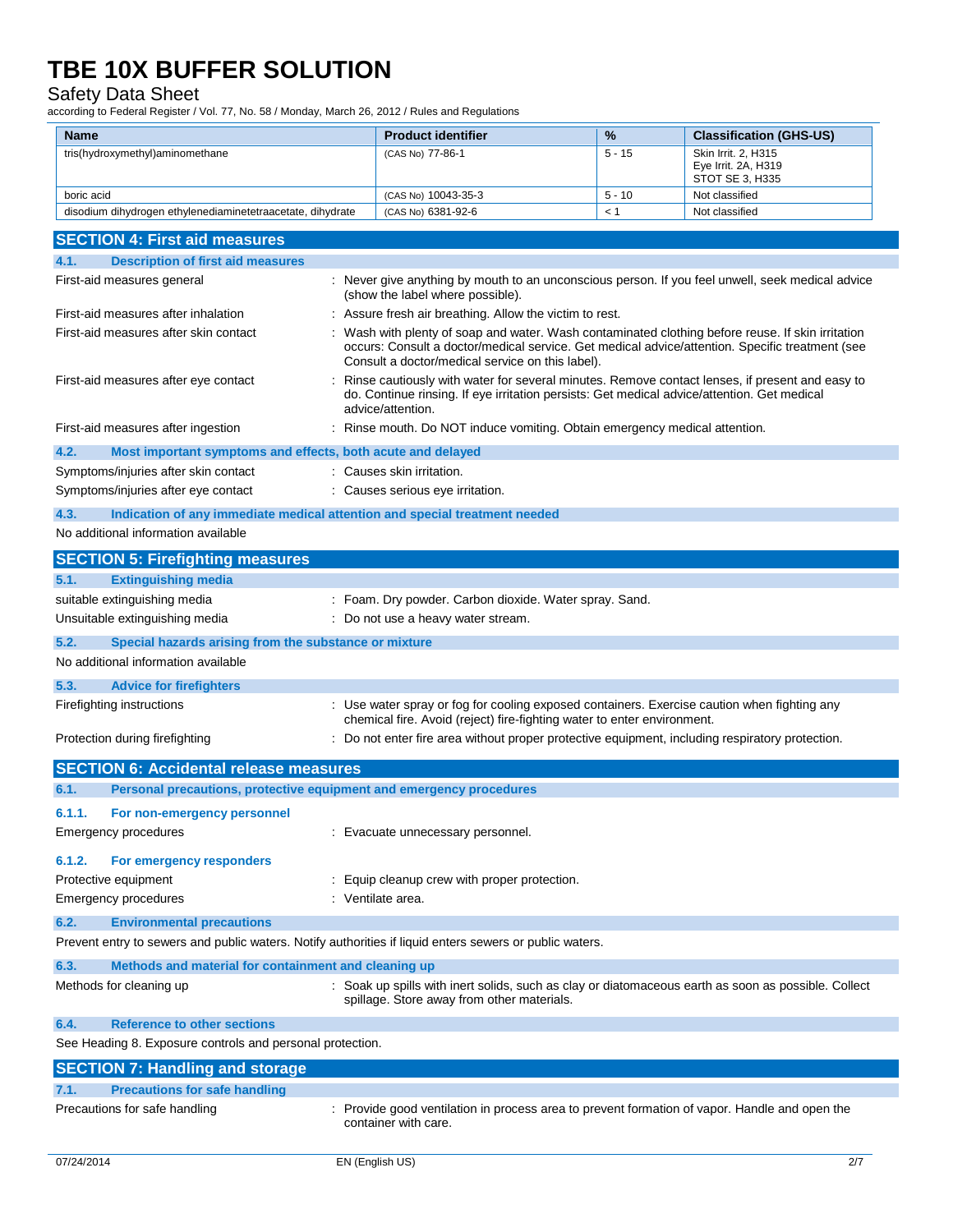## Safety Data Sheet

according to Federal Register / Vol. 77, No. 58 / Monday, March 26, 2012 / Rules and Regulations

| Hygiene measures                                                     | : Wash hands and other exposed areas with mild soap and water before eat, drink or smoke and<br>when leaving work.                            |
|----------------------------------------------------------------------|-----------------------------------------------------------------------------------------------------------------------------------------------|
| 7.2.<br>Conditions for safe storage, including any incompatibilities |                                                                                                                                               |
| Storage conditions                                                   | : Keep only in the original container in a cool, well ventilated place away from : Direct sunlight.<br>Keep container closed when not in use. |
| Incompatible products                                                | : Strong bases, strong acids.                                                                                                                 |
| Incompatible materials                                               | : Sources of ignition. Direct sunlight.                                                                                                       |
| 7.3.<br>Specific end use(s)                                          |                                                                                                                                               |

No additional information available

## **SECTION 8: Exposure controls/personal protection**

### **8.1. Control parameters**

| boric acid (10043-35-3)          |                                   |                    |
|----------------------------------|-----------------------------------|--------------------|
| USA ACGIH                        | ACGIH TWA (mg/m <sup>3</sup> )    | $2 \text{ mg/m}^3$ |
| USA ACGIH                        | ACGIH STEL (mg/m <sup>3</sup> )   | $6 \text{ mg/m}^3$ |
| 8.2.<br><b>Exposure controls</b> |                                   |                    |
| Personal protective equipment    | : Avoid all unnecessary exposure. |                    |

| Property protocity organisms. |                                           |
|-------------------------------|-------------------------------------------|
| Hand protection               | : Wear protective gloves.                 |
| Eye protection                | : Chemical goggles or safety glasses.     |
| Skin and body protection      | : Wear suitable protective clothing.      |
| Respiratory protection        | : Wear approved mask.                     |
| Other information             | : When using, do not eat, drink or smoke. |

### **SECTION 9: Physical and chemical properties**

| 9.1.<br>Information on basic physical and chemical properties |                   |
|---------------------------------------------------------------|-------------------|
| Physical state                                                | Liquid            |
| Color                                                         | Colorless.        |
| Odor                                                          | characteristic.   |
| Odor threshold                                                | No data available |
| рH                                                            | No data available |
| Relative evaporation rate (butyl acetate=1)                   | No data available |
| Melting point                                                 | No data available |
| Freezing point                                                | No data available |
| Boiling point                                                 | No data available |
| Flash point                                                   | No data available |
| Self ignition temperature                                     | No data available |
| Decomposition temperature                                     | No data available |
| Flammability (solid, gas)                                     | No data available |
| Vapor pressure                                                | No data available |
| Relative vapor density at 20 °C                               | No data available |
| Relative density                                              | No data available |
| Solubility                                                    | No data available |
| Log Pow                                                       | No data available |
| Log Kow                                                       | No data available |
| Viscosity, kinematic                                          | No data available |
| Viscosity, dynamic                                            | No data available |
| <b>Explosive properties</b>                                   | No data available |
| Oxidizing properties                                          | No data available |
| <b>Explosive limits</b>                                       | No data available |

### **9.2. Other information**

No additional information available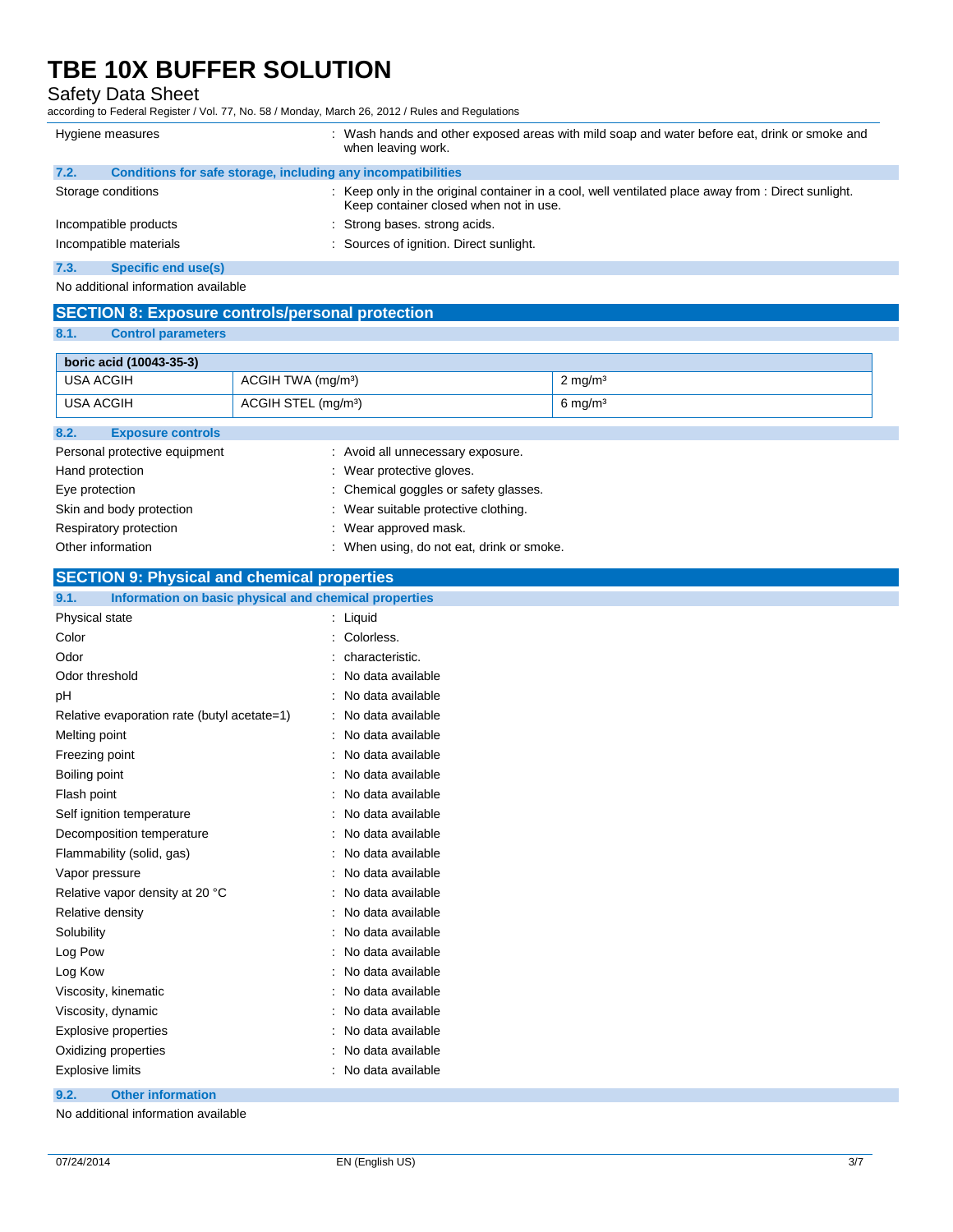## Safety Data Sheet

according to Federal Register / Vol. 77, No. 58 / Monday, March 26, 2012 / Rules and Regulations

| <b>SECTION 10: Stability and reactivity</b>                            |                                                                       |  |
|------------------------------------------------------------------------|-----------------------------------------------------------------------|--|
| 10.1.<br><b>Reactivity</b>                                             |                                                                       |  |
| No additional information available                                    |                                                                       |  |
| 10.2.<br><b>Chemical stability</b>                                     |                                                                       |  |
| Not established.                                                       |                                                                       |  |
| 10.3.<br><b>Possibility of hazardous reactions</b>                     |                                                                       |  |
| Not established.                                                       |                                                                       |  |
| 10.4.<br><b>Conditions to avoid</b>                                    |                                                                       |  |
| Direct sunlight. Extremely high or low temperatures.                   |                                                                       |  |
| 10.5.<br><b>Incompatible materials</b>                                 |                                                                       |  |
| strong acids. Strong bases.                                            |                                                                       |  |
| 10.6.<br><b>Hazardous decomposition products</b>                       |                                                                       |  |
| fume. Carbon monoxide. Carbon dioxide.                                 |                                                                       |  |
| <b>SECTION 11: Toxicological information</b>                           |                                                                       |  |
| 11.1.<br>Information on toxicological effects                          |                                                                       |  |
|                                                                        |                                                                       |  |
| Acute toxicity                                                         | : Not classified                                                      |  |
| boric acid (10043-35-3)                                                |                                                                       |  |
| LD50 oral rat                                                          | 2660 mg/kg (>2600 mg/kg bodyweight; Rat; Rat; Experimental value)     |  |
| LD50 dermal rabbit                                                     | > 2000 mg/kg (Rabbit; Experimental value, Rabbit; Experimental value) |  |
| disodium dihydrogen ethylenediaminetetraacetate, dihydrate (6381-92-6) |                                                                       |  |
| LD50 oral rat                                                          | > 2000 mg/kg (Rat)                                                    |  |
| LD50 dermal rabbit                                                     | > 5000 mg/kg (Rabbit)                                                 |  |
| tris(hydroxymethyl)aminomethane (77-86-1)                              |                                                                       |  |
| LD50 oral rat                                                          | 5900 mg/kg (Rat)                                                      |  |
| Skin corrosion/irritation                                              | Causes skin irritation.                                               |  |
| Serious eye damage/irritation                                          | Causes serious eye irritation.                                        |  |
| Respiratory or skin sensitization                                      | Not classified                                                        |  |
| Germ cell mutagenicity                                                 | Not classified                                                        |  |
| Carcinogenicity                                                        | Not classified                                                        |  |
| Reproductive toxicity                                                  | : Not classified                                                      |  |
| Specific target organ toxicity (single exposure)                       | : Not classified                                                      |  |
|                                                                        |                                                                       |  |
| Specific target organ toxicity (repeated<br>exposure)                  | : Not classified                                                      |  |
| Aspiration hazard                                                      | : Not classified                                                      |  |
| Potential Adverse human health effects and<br>symptoms                 | : Based on available data, the classification criteria are not met.   |  |
| Symptoms/injuries after skin contact                                   | : Causes skin irritation.                                             |  |
| Symptoms/injuries after eye contact                                    | Causes serious eye irritation.                                        |  |
| $Q = Q + (Q + 1)$ and $Q = 1$ and $Q = 1$ and $Q = 1$                  |                                                                       |  |

#### **SECTION 12: Ecological information**

## **12.1. Toxicity**

| boric acid (10043-35-3) |                                                                   |  |
|-------------------------|-------------------------------------------------------------------|--|
| LC50 fish 1             | 100 ppm (96 h; Salmo gairdneri (Oncorhynchus mykiss); Soft water) |  |
| EC50 Daphnia 1          | 658 - 875 mg/l (48 h; Daphnia magna)                              |  |
| LC50 fish 2             | 79 ppm (96 h; Salmo gairdneri (Oncorhynchus mykiss); Hard water)  |  |
| EC50 Daphnia 2          | 19.7 mg/l (336 h; Daphnia magna)                                  |  |
| TLM fish 1              | 1800 ppm (24 h; Gambusia affinis)                                 |  |
| Threshold limit algae 1 | 5 mg/l (672 h; Elodea sp.)                                        |  |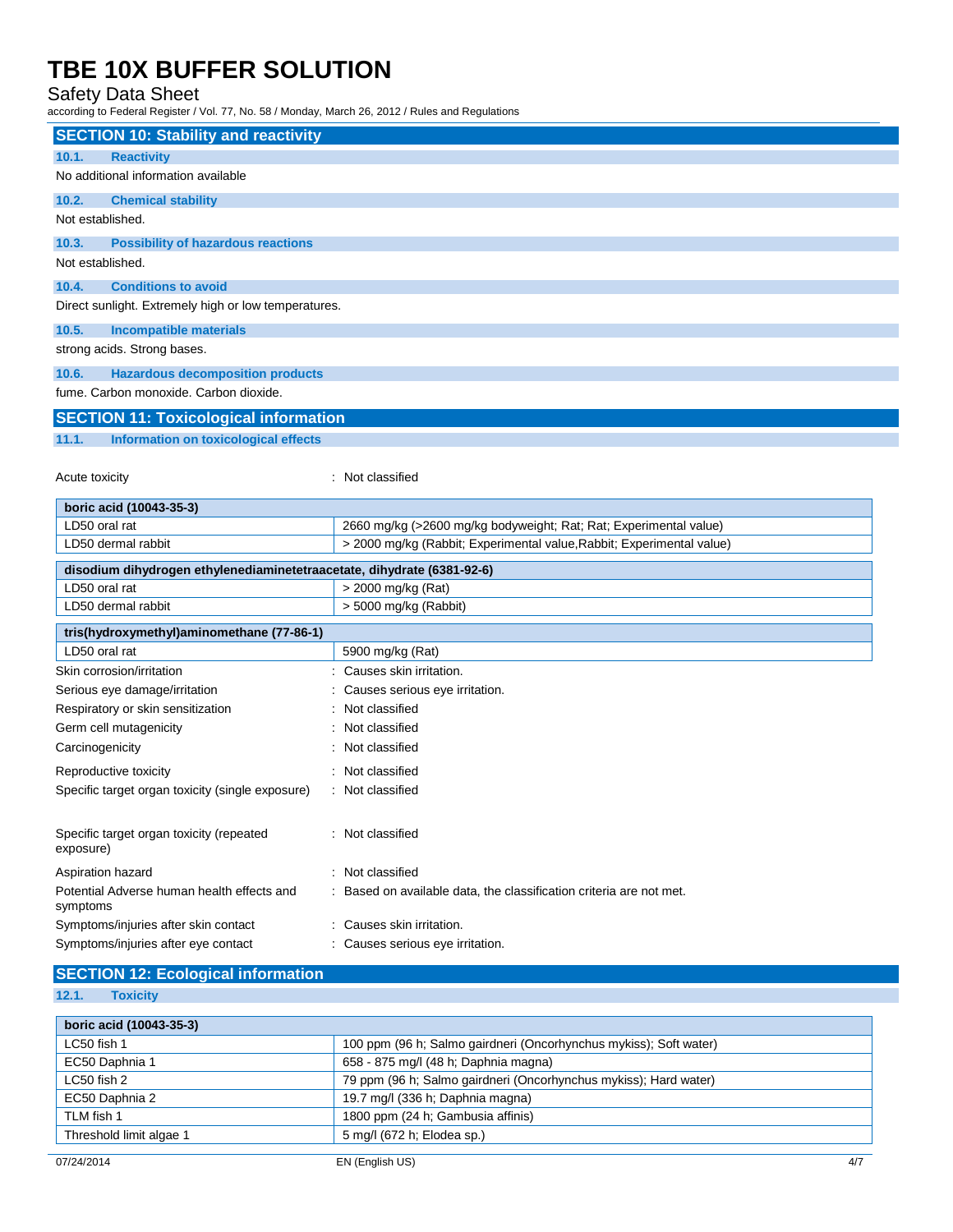## Safety Data Sheet

according to Federal Register / Vol. 77, No. 58 / Monday, March 26, 2012 / Rules and Regulations

| boric acid (10043-35-3)                                                                                 |                                                                                                                                      |  |
|---------------------------------------------------------------------------------------------------------|--------------------------------------------------------------------------------------------------------------------------------------|--|
| Threshold limit algae 2                                                                                 | 0.4 - 0.8,336 h; Chlorella sp.; Growth                                                                                               |  |
| disodium dihydrogen ethylenediaminetetraacetate, dihydrate (6381-92-6)                                  |                                                                                                                                      |  |
| LC50 fish 1                                                                                             | 320 mg/l (96 h; Poecilia reticulata; Anhydrous form)                                                                                 |  |
| EC50 Daphnia 1                                                                                          | > 100 mg/l (24 h; Daphnia magna)                                                                                                     |  |
| EC50 other aquatic organisms 1                                                                          | 403 mg/l (3 h; Activated sludge; Anhydrous form)                                                                                     |  |
| LC50 fish 2                                                                                             | 1827 mg/l (96 h; Lepomis macrochirus; Anhydrous form)                                                                                |  |
|                                                                                                         |                                                                                                                                      |  |
| 12.2.<br><b>Persistence and degradability</b>                                                           |                                                                                                                                      |  |
| <b>TBE 10X BUFFER SOLUTION</b>                                                                          |                                                                                                                                      |  |
| Persistence and degradability                                                                           | Not established.                                                                                                                     |  |
| boric acid (10043-35-3)                                                                                 |                                                                                                                                      |  |
| Persistence and degradability                                                                           | Biodegradability: not applicable. Biodegradability in soil: not applicable. No (test)data on<br>mobility of the substance available. |  |
| Biochemical oxygen demand (BOD)                                                                         | Not applicable                                                                                                                       |  |
| Chemical oxygen demand (COD)                                                                            | Not applicable                                                                                                                       |  |
| ThOD                                                                                                    | Not applicable                                                                                                                       |  |
| BOD (% of ThOD)                                                                                         | Not applicable                                                                                                                       |  |
|                                                                                                         |                                                                                                                                      |  |
| disodium dihydrogen ethylenediaminetetraacetate, dihydrate (6381-92-6)<br>Persistence and degradability | Not readily biodegradable in water.                                                                                                  |  |
|                                                                                                         |                                                                                                                                      |  |
| Biochemical oxygen demand (BOD)                                                                         | 0.01 g O <sup>2</sup> /g substance                                                                                                   |  |
| tris(hydroxymethyl)aminomethane (77-86-1)                                                               |                                                                                                                                      |  |
| Persistence and degradability                                                                           | Biodegradability in water: no data available.                                                                                        |  |
| 12.3.<br><b>Bioaccumulative potential</b>                                                               |                                                                                                                                      |  |
| TBE 10X BUFFER SOLUTION                                                                                 |                                                                                                                                      |  |
| Bioaccumulative potential                                                                               | Not established.                                                                                                                     |  |
| boric acid (10043-35-3)                                                                                 |                                                                                                                                      |  |
| BCF fish 1                                                                                              | 0 (Salmo gairdneri (Oncorhynchus mykiss); Chronic)                                                                                   |  |
| BCF fish 2                                                                                              | < 0.1 (60 days; Oncorhynchus tshawytscha; Fresh weight)                                                                              |  |
| Log Pow                                                                                                 | -1.09 (Experimental value; 22 °C, Experimental value; 22 °C)                                                                         |  |
| Bioaccumulative potential                                                                               | Low potential for bioaccumulation (BCF < 500).                                                                                       |  |
|                                                                                                         |                                                                                                                                      |  |
| disodium dihydrogen ethylenediaminetetraacetate, dihydrate (6381-92-6)                                  |                                                                                                                                      |  |
| Bioaccumulative potential<br>No bioaccumulation data available.                                         |                                                                                                                                      |  |
| tris(hydroxymethyl)aminomethane (77-86-1)                                                               |                                                                                                                                      |  |
| Log Pow                                                                                                 | $-1.56$                                                                                                                              |  |
| <b>Bioaccumulative potential</b>                                                                        | Bioaccumulation: not applicable.                                                                                                     |  |
| 12.4.<br><b>Mobility in soil</b>                                                                        |                                                                                                                                      |  |
| boric acid (10043-35-3)                                                                                 |                                                                                                                                      |  |
| Ecology - soil                                                                                          | May be harmful to plant growth, blooming and fruit formation.                                                                        |  |
|                                                                                                         |                                                                                                                                      |  |
| 12.5.<br><b>Other adverse effects</b>                                                                   |                                                                                                                                      |  |
| Other information                                                                                       | : Avoid release to the environment.                                                                                                  |  |
| <b>SECTION 13: Disposal considerations</b>                                                              |                                                                                                                                      |  |
| 13.1.<br><b>Waste treatment methods</b>                                                                 |                                                                                                                                      |  |
| Waste disposal recommendations                                                                          | Dispose in a safe manner in accordance with local/national regulations.                                                              |  |
| Ecology - waste materials                                                                               | : Avoid release to the environment.                                                                                                  |  |
|                                                                                                         |                                                                                                                                      |  |
| <b>SECTION 14: Transport information</b>                                                                |                                                                                                                                      |  |

No dangerous good in sense of transport regulations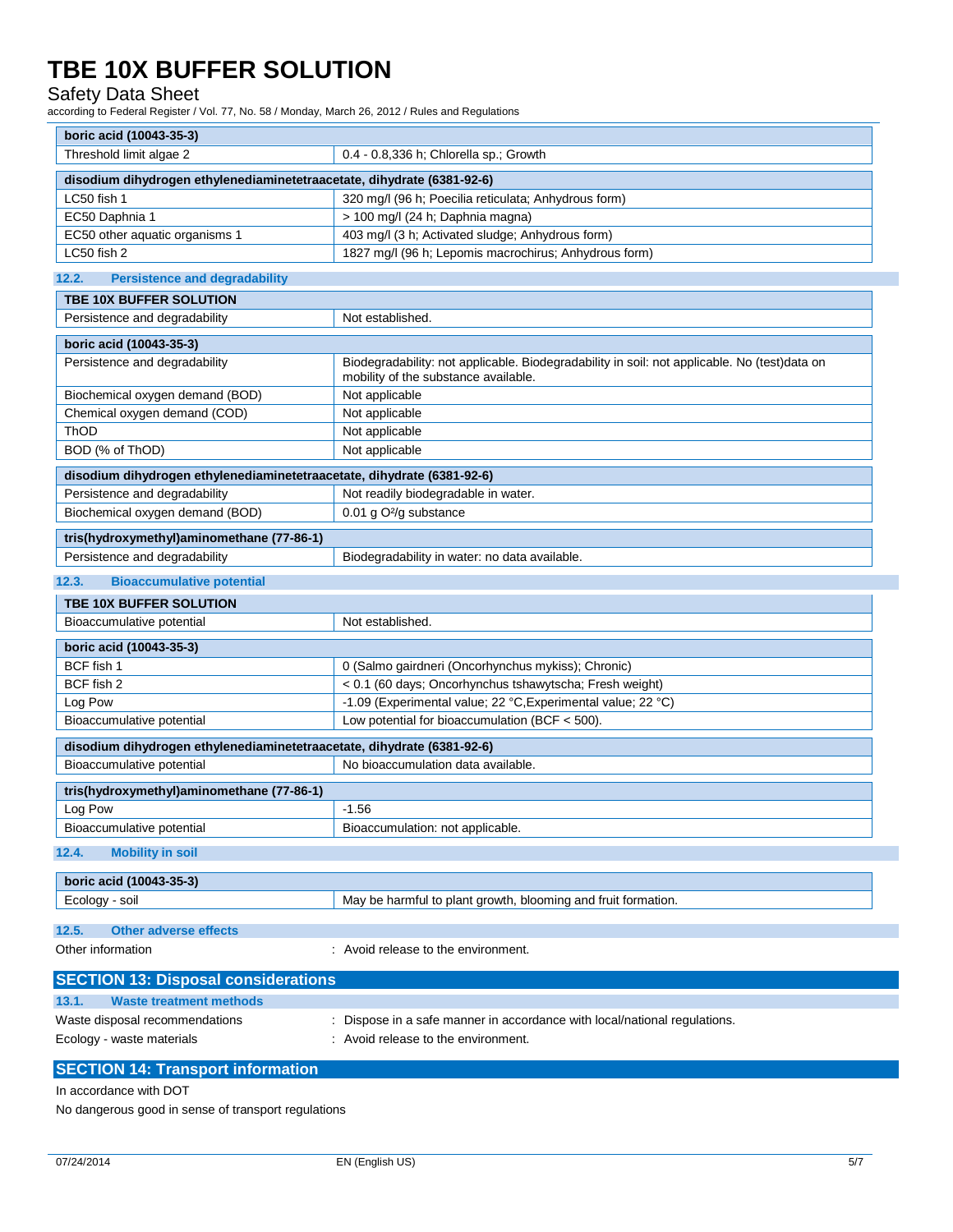Safety Data Sheet

according to Federal Register / Vol. 77, No. 58 / Monday, March 26, 2012 / Rules and Regulations

#### **Additional information**

| Other information |  |
|-------------------|--|
|                   |  |

Other information **contains the contract of the Contract Contract Contract Contract Contract Contract Contract Contract Contract Contract Contract Contract Contract Contract Contract Contract Contract Contract Contract Con** 

#### **ADR**

| Transport document description            | : UN N/A |
|-------------------------------------------|----------|
| Packing group (ADR)                       | : N/A    |
| Hazard identification number (Kemler No.) | : N/A    |
| Classification code (ADR)                 | : N/A    |

## **Transport by sea**

No additional information available

#### **Air transport**

No additional information available

| <b>SECTION 15: Regulatory information</b>                                     |
|-------------------------------------------------------------------------------|
| 15.1. US Federal regulations                                                  |
|                                                                               |
| boric acid (10043-35-3)                                                       |
| Listed on the United States TSCA (Toxic Substances Control Act) inventory     |
| disodium dihydrogen ethylenediaminetetraacetate, dihydrate (6381-92-6)        |
| Not listed on the United States TSCA (Toxic Substances Control Act) inventory |
| water, reagent grade, usp purified (7732-18-5)                                |
| Listed on the United States TSCA (Toxic Substances Control Act) inventory     |
| tris(hydroxymethyl)aminomethane (77-86-1)                                     |
| Listed on the United States TSCA (Toxic Substances Control Act) inventory     |
| <b>15.2. International regulations</b>                                        |

#### **CANADA**

No additional information available

#### **EU-Regulations**

No additional information available

**Classification according to Regulation (EC) No. 1272/2008 [CLP]**

**Classification according to Directive 67/548/EEC or 1999/45/EC** Not classified

#### **15.2.2. National regulations**

No additional information available

### **15.3. US State regulations**

No additional information available